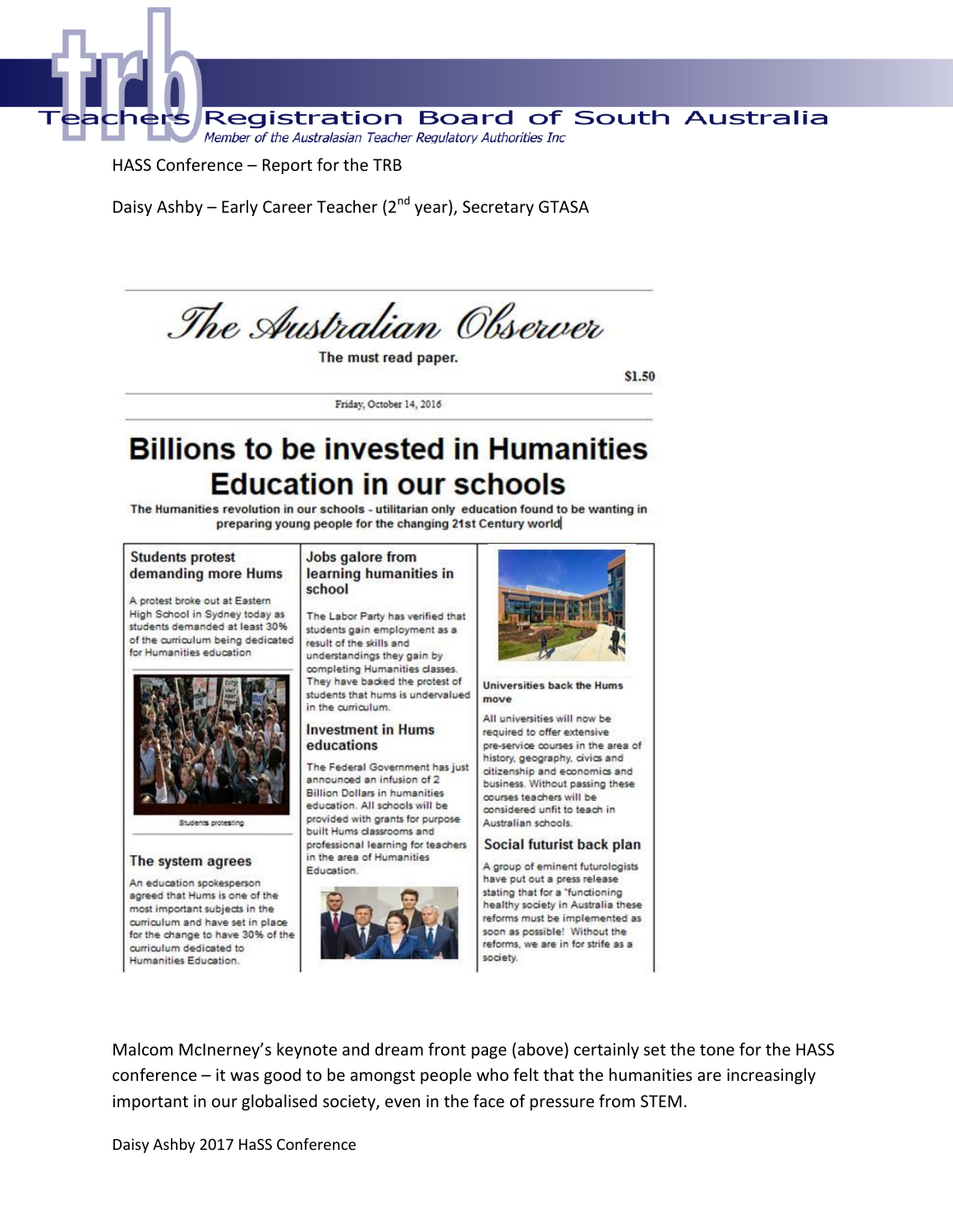My main aim for the conference was to gain more understanding of the challenges faced by Primary School teachers when delivering the Geography component of the HASS curriculum. As an executive committee member of the Geography Teachers' Association of South Australia (Secretary, Co-convenor of Geography Conference 2017), I want to be in a position where we can assist primary teachers develop confidence in geographic skills through professional development.

## **Challenges and opportunities**

#### **Technology**

It was apparent that many teachers (primary and secondary) want to improve their Geographic Information Systems (GIS) skills, but are confused where to start, especially with the abundance of technology and apps available. The GTASA has several workshops at this year's conference for teachers of all year levels that will expand people's skill sets.

#### Blended classes

Many primary teachers reported that they were unsure which approach to take with HASS in a blended class (eg, 5/6 class). Some were attempting to cover two different Knowledge and Understanding areas at the same time, which was concerning. I feel that ACARA or another relevant body should be giving these teachers more concrete advice in terms of teaching the content in alternate years.

## Australian Electoral Commission

The representative from the AEC delivered an engaging workshop that demonstrated how the preferential voting system works. This term my Year 9 students have been using the learning paths on their website<http://education.aec.gov.au/making-a-nation/> to complement the Making a Nation history unit. I have found the resources to be of very high quality, stimulating higher order thinking, and useful for the teacher, as they give suggestions on different ways the resources can be used in the classroom. I am really looking forward to running a demonstration on the preferential voting system next week with the class.

The education officer from the AEC was an outstanding presenter, and I see a great deal of value in funding a return visit from Canberra.